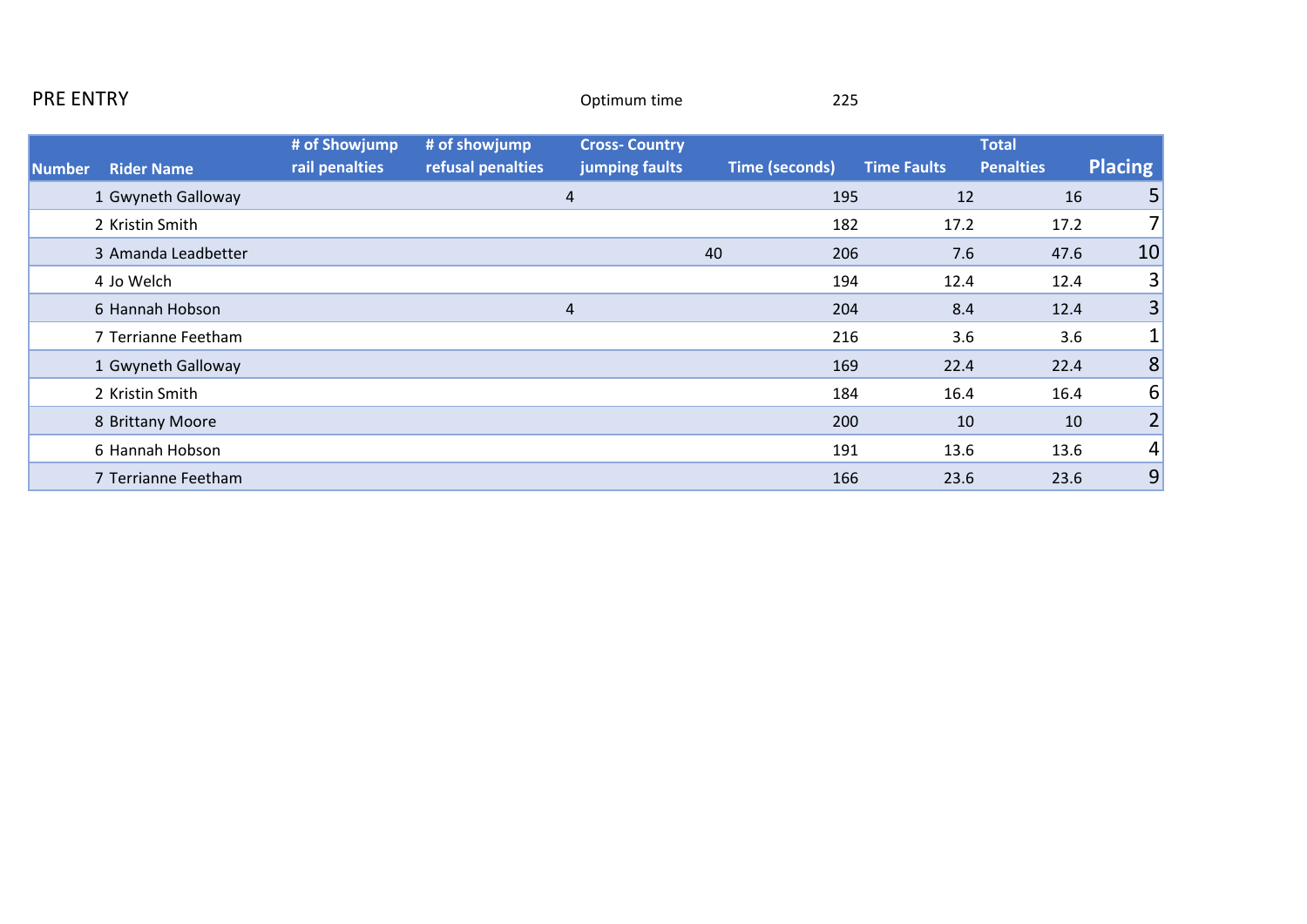## ENTRY **ENTRY** 270

|        |                     | # of Showjump  | # of showjump     | <b>Cross- Country jumping Time</b> |           |                    |      |                        |                |
|--------|---------------------|----------------|-------------------|------------------------------------|-----------|--------------------|------|------------------------|----------------|
| Number | <b>Rider Name</b>   | rail penalties | refusal penalties | faults                             | (seconds) | <b>Time Faults</b> |      | <b>Total Penalties</b> | <b>Placing</b> |
|        | 4 Jo Welch          | 4              |                   | 20                                 |           | 192                | 8.8  | 32.8                   |                |
|        | 9 Marcy Clark       |                |                   |                                    |           | 155                | 6    | 6                      |                |
|        | 10 Jamie Smith      | 4              |                   | 20                                 |           | 171                | 0.4  | 24.4                   |                |
|        | 3 Amanda Leadbetter | 8              |                   |                                    |           | 159                | 4.4  | 12.4                   | 4              |
|        | 13 Jaidyn Taylor    |                | 4                 | 20                                 |           | 177                | 2.8  | 26.8                   | 6              |
|        | 4 Jo Welch          |                |                   |                                    | 20        | 204                | 13.6 | 33.6                   | 8              |
|        | 9 Marcy Clark       |                |                   |                                    |           | 164                | 2.4  | 6.4                    |                |
|        | 15 Audrey Cubilier  | 4              |                   | 60                                 |           |                    | 68   | 132                    | E              |
|        | 13 Jaidyn Taylor    |                |                   |                                    |           | 148                | 8.8  | 8.8                    | 3              |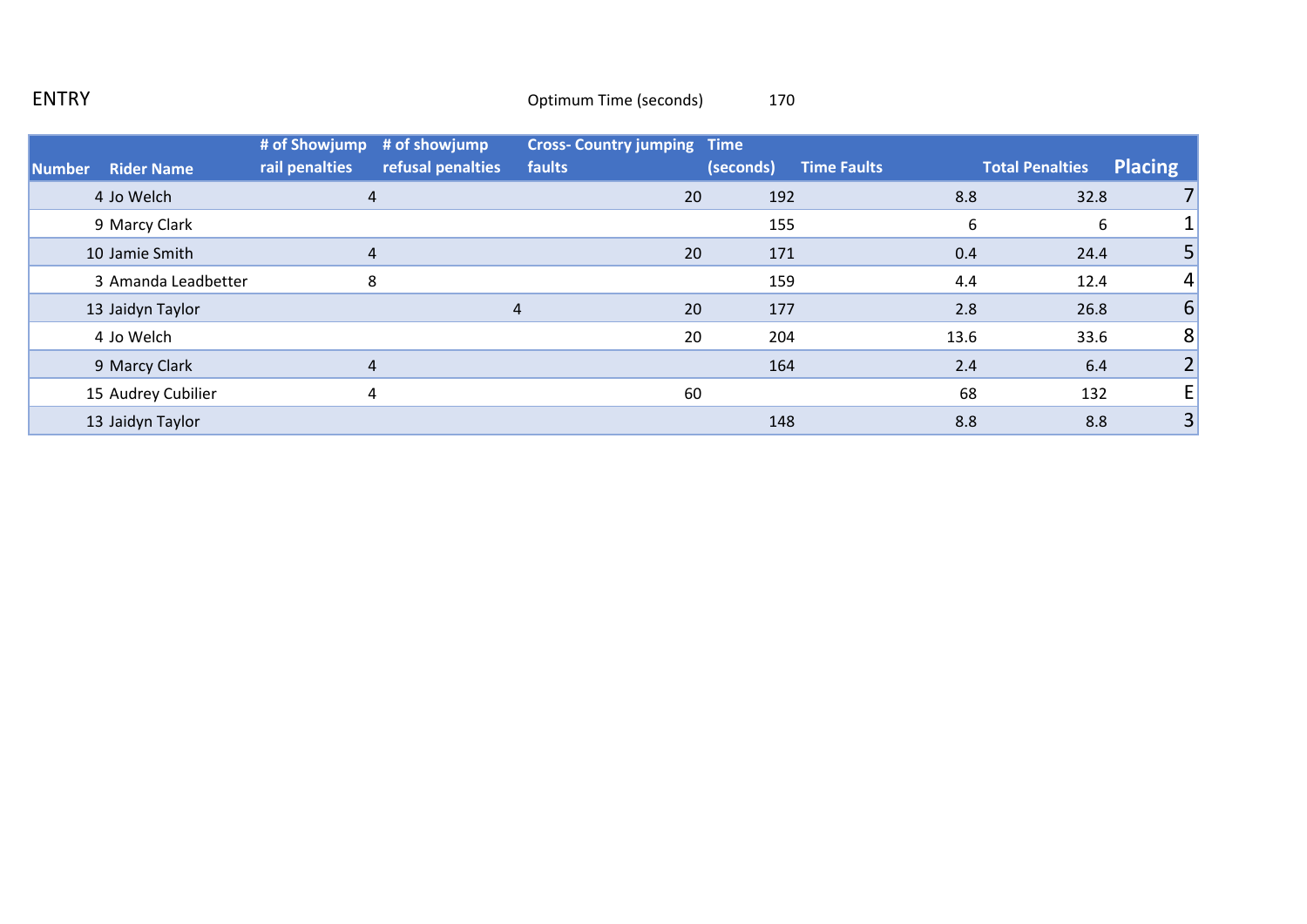|               | PRE TRAINING        |                                            |                                    |                                        | Optimum time (seconds) |                    | 231                    |       |                  |
|---------------|---------------------|--------------------------------------------|------------------------------------|----------------------------------------|------------------------|--------------------|------------------------|-------|------------------|
| <b>Number</b> | <b>Rider Name</b>   | # of<br>Showjump<br>knockdown<br>penalties | # of showjump<br>refusal penalties | <b>Cross-Country</b><br>jumping faults | <b>Time (seconds)</b>  | <b>Time Faults</b> | <b>Total Penalties</b> |       | <b>Placing</b>   |
|               | 16 Samantha Symonds |                                            |                                    |                                        |                        | 225                | 2.4                    | 2.4   | 2                |
|               | 17 Ruth Bowman      | 4                                          |                                    |                                        |                        | 216                | 6                      | 10    | 5                |
|               | 18 Brad MacIntyre   | 16                                         |                                    |                                        |                        | 207                | 9.6                    | 25.6  | 8                |
|               | 11 Lucy Goddard     |                                            |                                    |                                        |                        | 234                | 1.2                    | 1.2   | 1                |
|               | 4 Jo Welch          | 8                                          |                                    |                                        | 20                     | 331                | 40                     | 68    | 10               |
|               | 10 Jamie Smith      | $\overline{4}$                             |                                    |                                        |                        | 239                | 3.2                    | 7.2   | 4                |
|               | 3 Amanda Leadbetter | 4                                          |                                    | 8                                      |                        | 270                | 15.6                   | 27.6  | 9                |
|               | 16 Samantha Symonds |                                            | 4                                  | 8                                      |                        | 236                | $\overline{2}$         | 14    | 7 <sup>1</sup>   |
|               | 17 Ruth Bowman      | 4                                          |                                    |                                        |                        | 209                | 8.8                    | 12.8  | $\boldsymbol{6}$ |
|               | 18 Brad MacIntyre   |                                            | 4                                  |                                        |                        | 226                | $\overline{2}$         | 6     | 3                |
|               | 11 Lucy Goddard     |                                            |                                    |                                        | 20                     |                    | 92.4                   | 112.4 | E                |
|               | 20 Faith Bell       | 4                                          |                                    |                                        |                        | 223                | 3.2                    | 7.2   | 4                |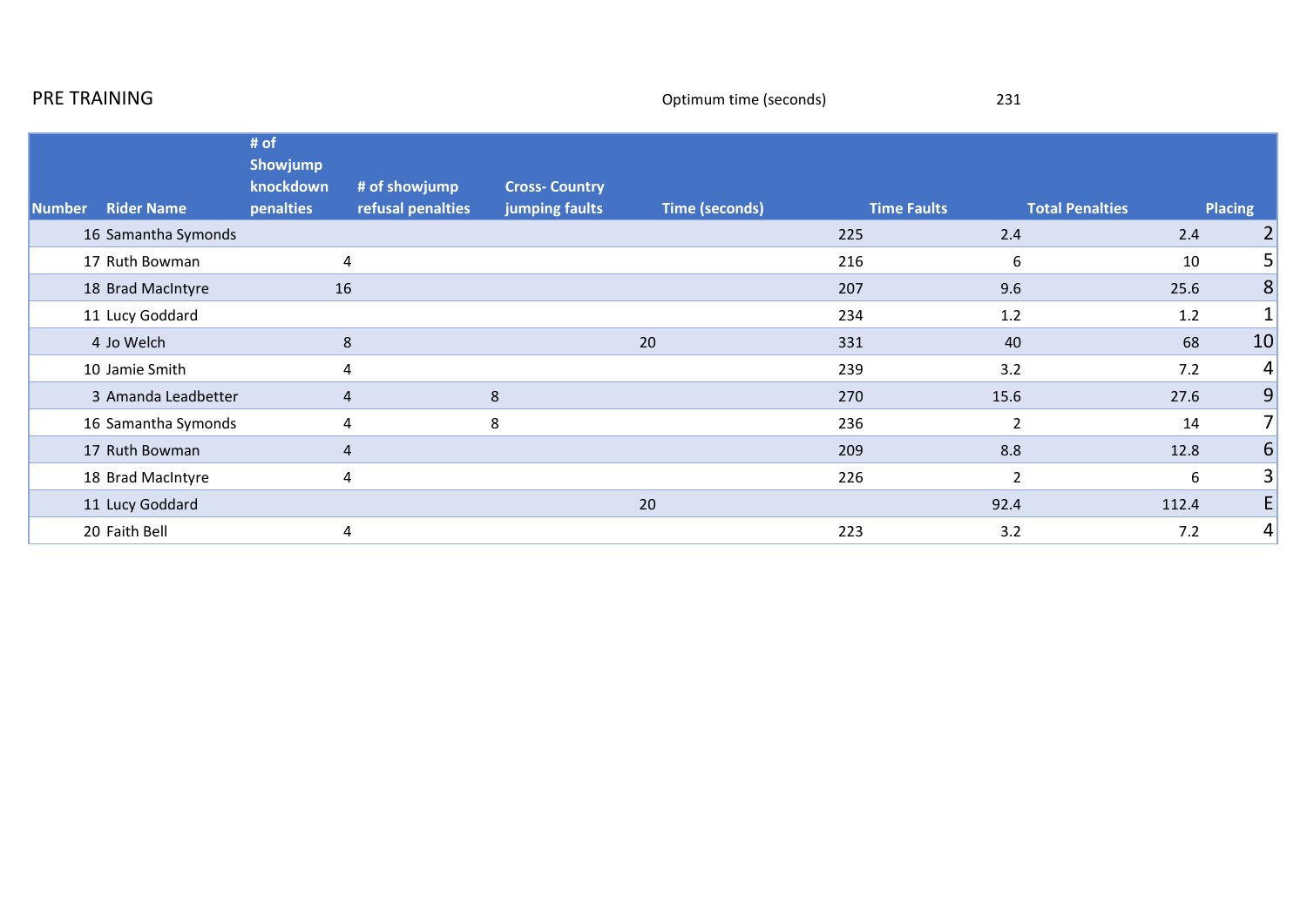| <b>TRAINING</b> |                    |                                   | Optimum Time (seconds)           | 224                                  |                            |      |                        |                |
|-----------------|--------------------|-----------------------------------|----------------------------------|--------------------------------------|----------------------------|------|------------------------|----------------|
| Number          | <b>Rider Name</b>  | # of Showjump<br>knockdown faults | # of showjump refusals<br>faults | <b>Cross- Country jumping faults</b> | Time (seconds) Time Faults |      | <b>Total Penalties</b> | <b>Placing</b> |
|                 | 21 Shauna Thompson |                                   |                                  |                                      | 166                        | 23.2 | 23.2                   |                |
|                 | 21 Shauna Thompson |                                   |                                  |                                      | 167                        | 22.8 | 26.8                   | $\overline{2}$ |